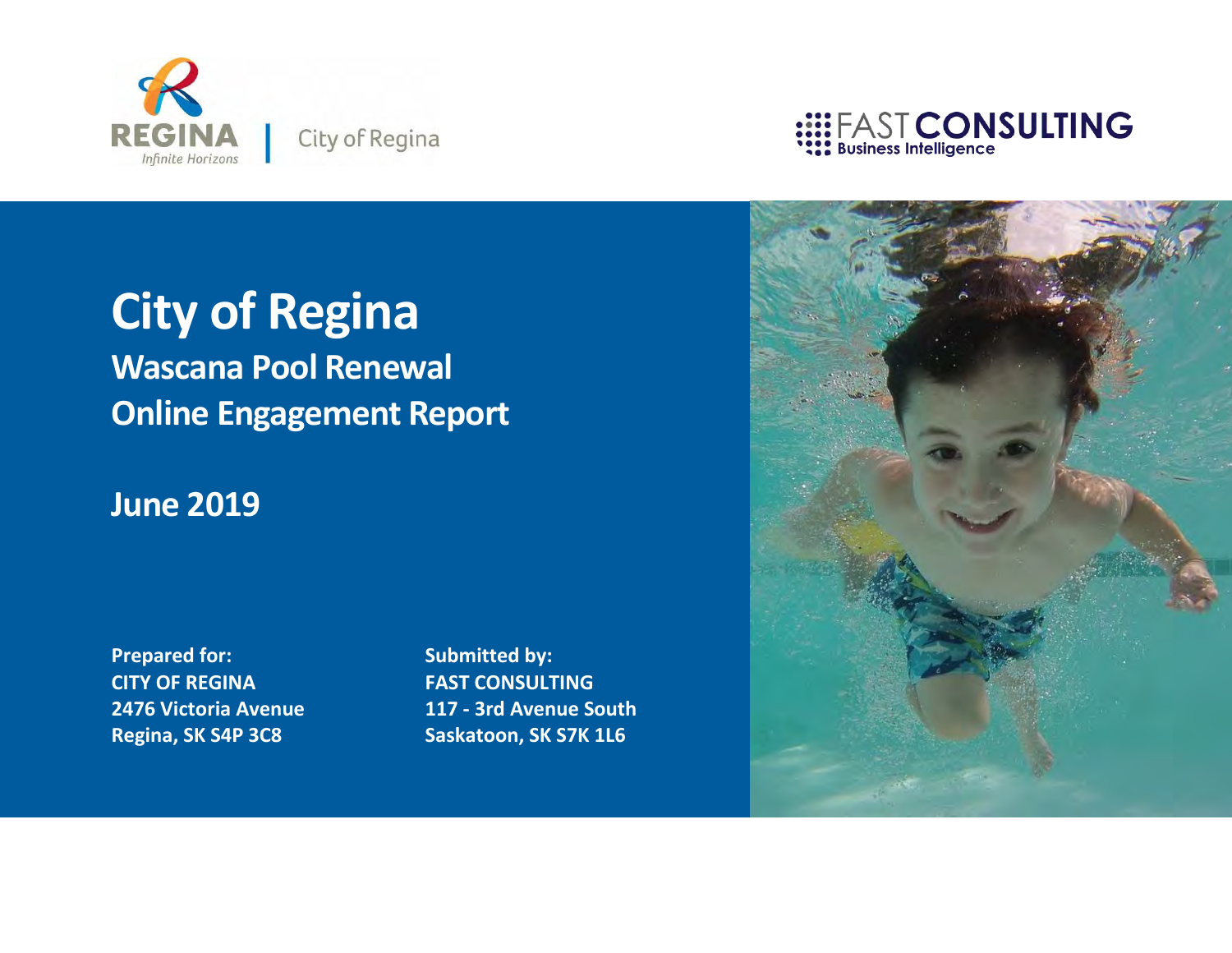## **Contents**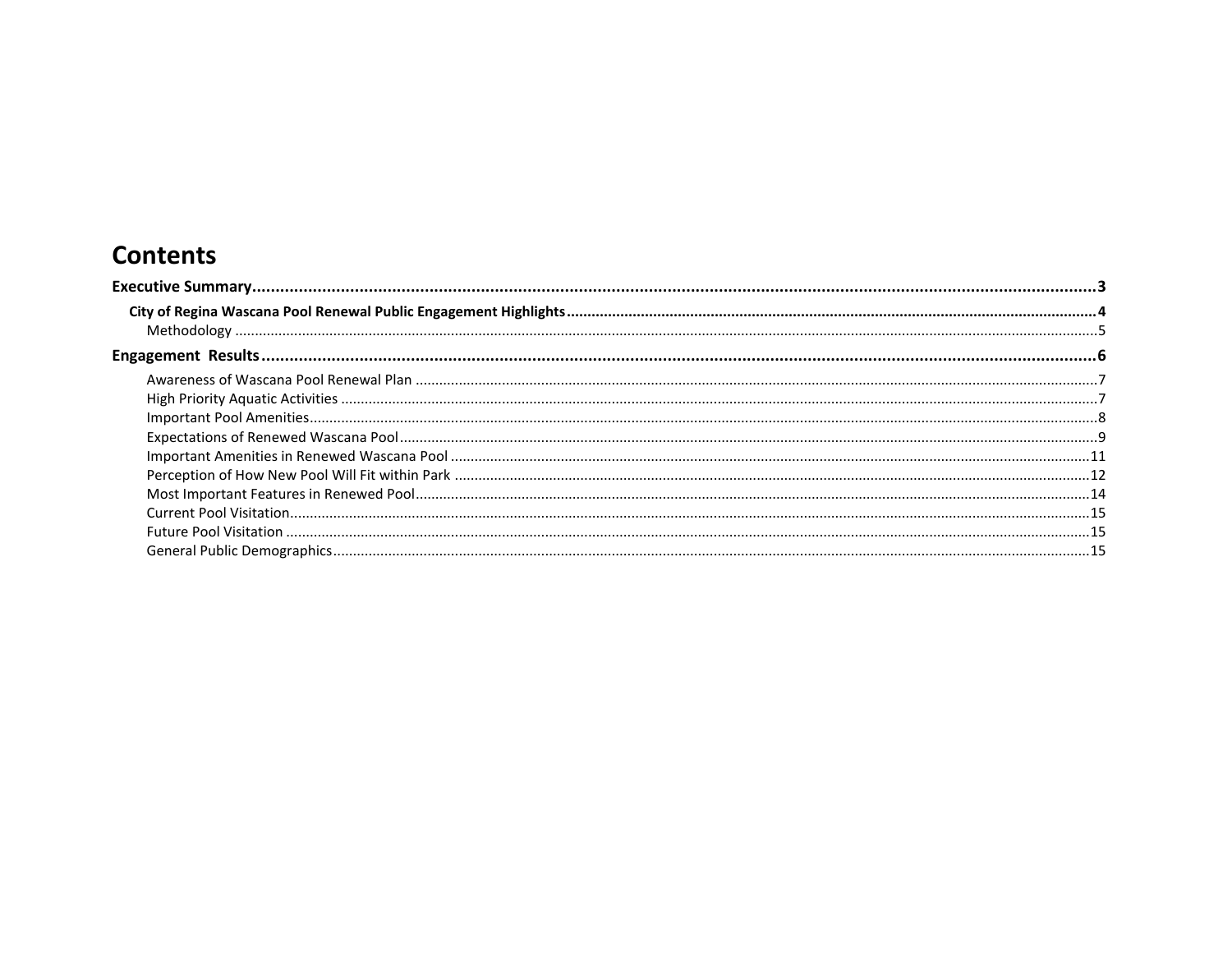**City of Regina Wascana Pool Renewal Online Engagement Report**

## **Executive Summary**

*Photos courtesy Regina.ca*

City of Regina | Wascana Pool Renewal Online Engagement Report | June 2019 | **EXECUTIVE SUMMARY**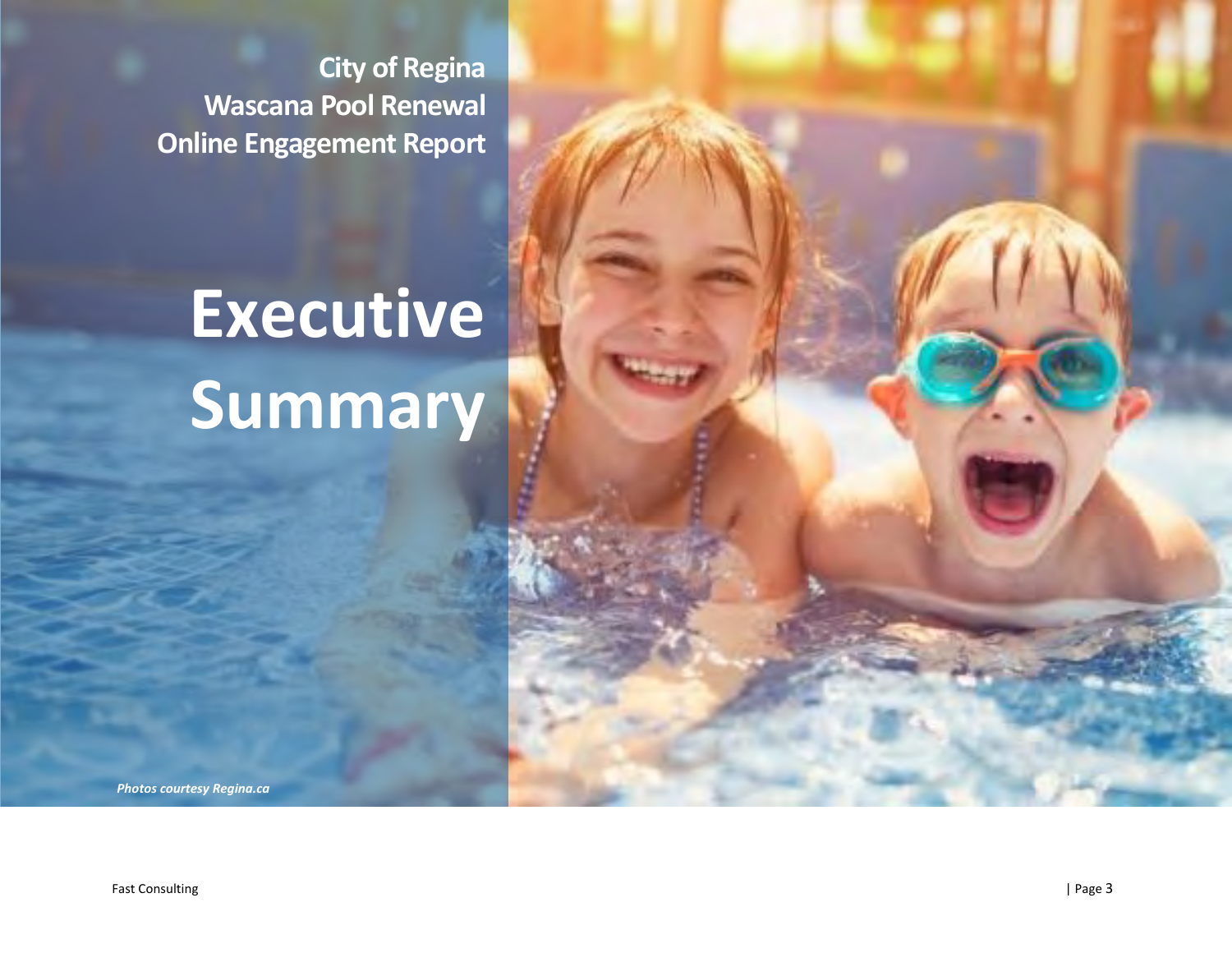## <span id="page-3-0"></span>**City of Regina Wascana Pool Renewal Public Engagement Highlights**

The City of Regina is beginning work on a renewed Wascana Pool. To gather ideas on how a renewed pool in Wascana Park can best meet the needs of Regina residents now and in the future, the City launched an online public engagement in June 2019. Feedback will help inform design concept options for a renewed pool.

The online questionnaire was live on the Regina.ca website from June 7th to 21st, 2019. A total of 4,207 Regina residents responded. This includes 177 residents who signed up for ongoing email notifications on the project. Highlights are presented below.

#### **Most Respondents Are Aware of Wascana Pool Renewal Plan**

Seven out of 10 (67%) respondents are aware of the City of Regina's renewal plan for the outdoor pool at Wascana Park including 21% who are very aware of the renewal plan.

#### **Aquatic Priorities**

- Swimming for leisure & recreation is the highest priority aquatic activity, with a third (33%) of respondents identifying this as a priority.
- Swimming for personal fitness is the second priority (18%), followed by swimming lessons and socialization (17% each).

#### **Important Outdoor Pool Amenities**

- In terms of outdoor pool amenities, 8 out of 10 (82%) respondents think expanded rest areas (including shaded areas) to encourage socialization and longer stays are important.
- 7 out of 10 think it's important to offer more/expanded familyfocused water features (73%) and onsite picnic areas (72%).
- 7 out of 10 (65%) think maintaining the current size and use of the pool for lane and recreational swimming is important.
- 5 out of 10 (46%) think access to a variety of food options at the pool site is important.

#### **Important Amenities in Renewed Wascana Pool**

- In terms of overall amenities at the renewed Wascana Pool, 7 out of 10 respondents think it's important to continue to have access to the park's pedestrian and bike paths (70%) and to have open green spaces within the pool area (69%).
- 6 out of 10 (56%) think it's important the pool is connected to and complements other park attractions.
- 4 out of 10 (38%) think it's important the new pool maintains a similar size footprint. The same percentage think it's important there is less green space and fewer trees around the new pool to make room for family-focused water features.
- 3 out of 10 (34%) think it's important to provide views of Wascana Lake and park.

#### **What Features People Expect at Renewed Wascana Pool**

- Five out of ten (47%) respondents identify a leisure & recreation pool as one of the three most important features they expect to see in the renewed Wascana Pool.
- A third expect to see water play/spray features (33%) and improved change room access (32%).
- More than a quarter (28%) expect a waterslide, while 20% expect to still feel like they're in a park.
- Other frequently named features include beach entry (18%), pool deck lounging area (17%), swirl/hot pool (17%), 50-metre lane/competition pool (17%) and diving boards (15%).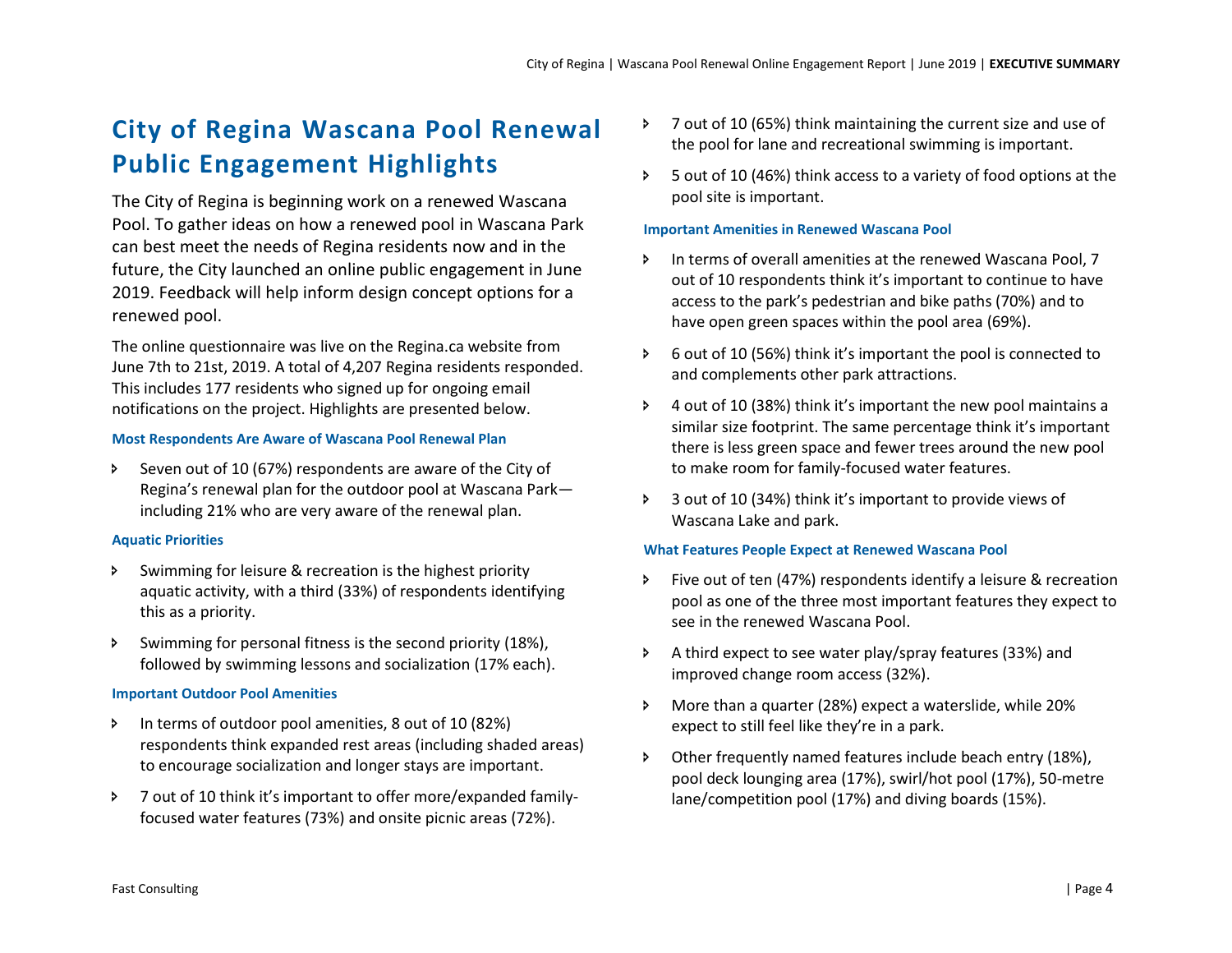#### **Current Pool Visitation**

- Most (63%) respondents visited a Regina outdoor pool within the last year. Another 17% visited within the last three years, while 15% visited more than three years ago. Only 6% have never visited an outdoor pool.
- Close to half (44%) of respondents visited Wascana Pool within the last year. Another 18% visited within the last three years and 24% more than three years ago, while 12% have never visited.

#### **Future Pool Visitation**

- The large majority (91%) of respondents are likely to visit the renewed pool site—including 73% who are "very likely" to visit.
- Four out of 10 (35%) respondents plan on visiting the renewed Wascana Pool with children compared to 20% who plan to visit alone as an individual. The largest percentage (44%) plan to visit both alone (as an individual) and with children.

❖

#### <span id="page-4-0"></span>**Methodology**

The Wascana Pool Renewal survey was available on the City of Regina website from June 7th to 21st, 2019. The questionnaire, developed in collaboration with the City of Regina, was designed to gather expectations about a renewed pool and its fit within Wascana Park. It consisted of an introduction explaining the purpose of the engagement, followed by 12 questions.

Fast Consulting reviewed and compiled feedback into this summary report. The online questionnaire was live on the Regina.ca website from June 7th to 21st, 2019. A total of 4,207 Regina residents responded to the online questionnaire. This includes 177 residents who signed up for ongoing email notifications on the project. Results are presented below.

The results also included open-end comments to two questions. Fast Consulting reviewed these open-end responses and categorized them into high level themes to encapsulate key aspects of public feedback.

The online questionnaire provides Regina residents with an opportunity to share opinions with the City; it is not a statistically valid survey conducted with a random selection of respondents. Because respondents self-selected to contribute their opinions, results technically constitute a non-probability sample and a margin of sampling error is not calculated or quoted.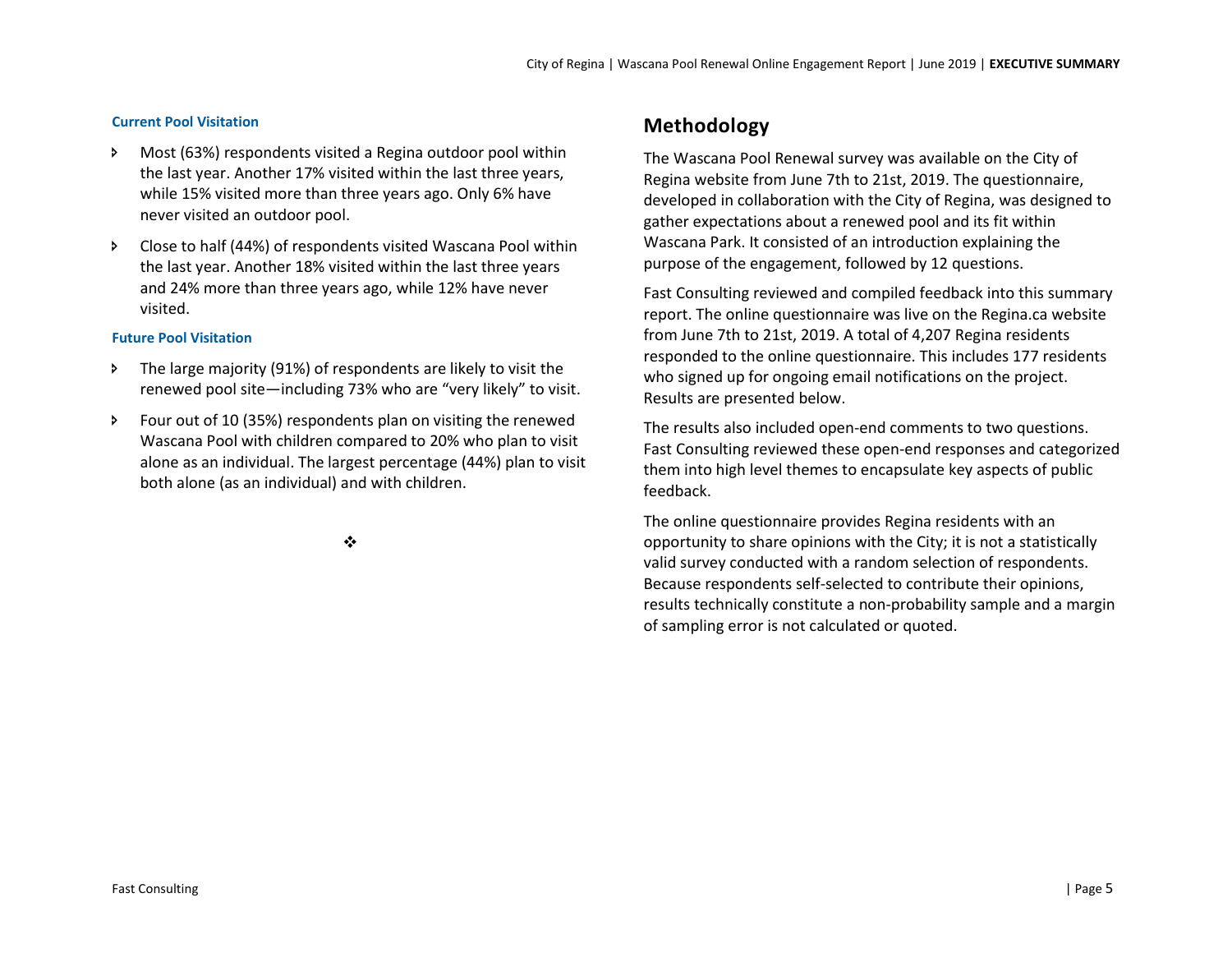**City of Regina Wascana Pool Renewal Online Engagement Report**

# **Engagement Results**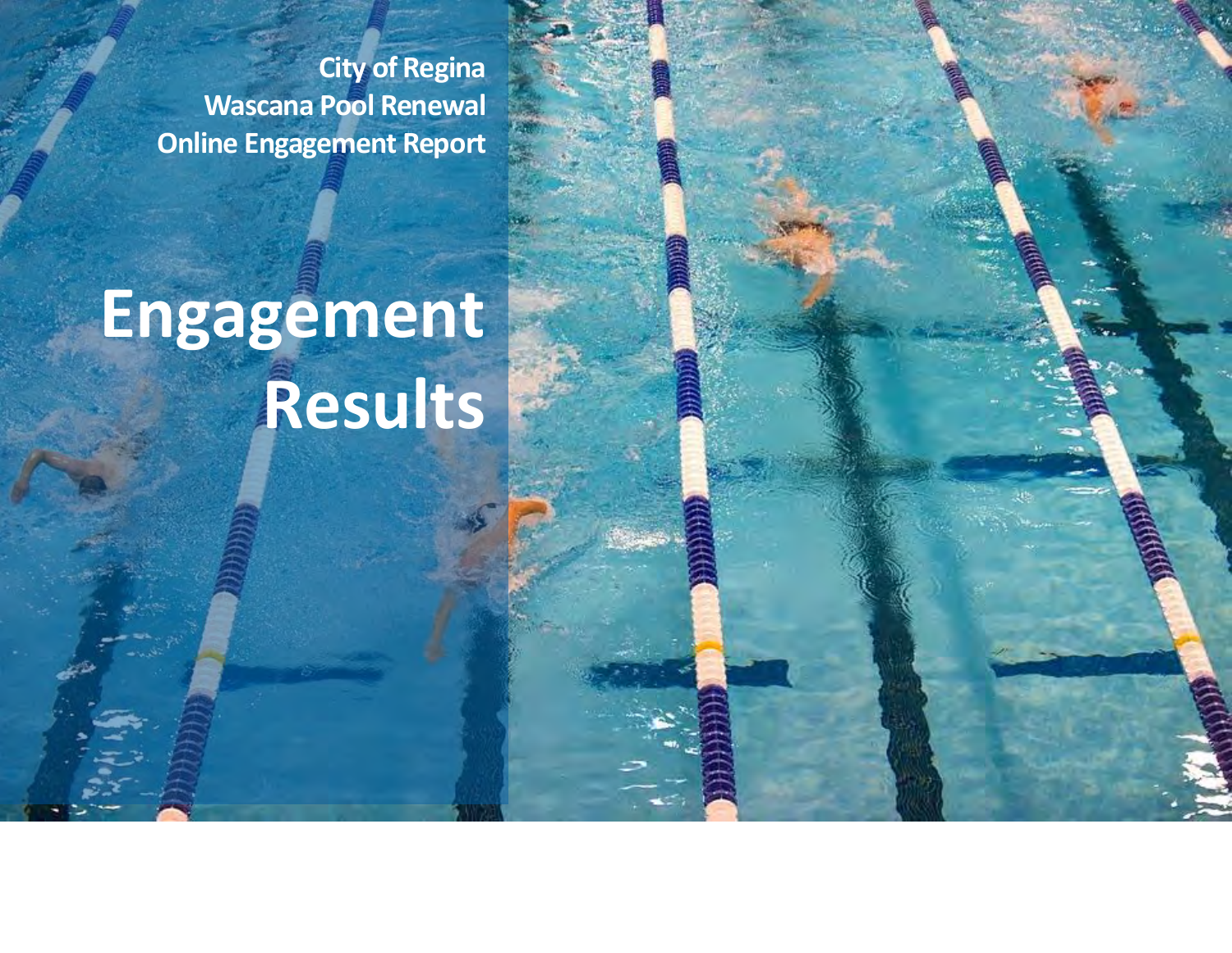- *Q. How aware are you of the renewal plan for the outdoor pool at Wascana Park?*
- Seven out of 10 (67%) respondents are aware of the City of Regina's renewal plan for the outdoor pool at Wascana Park—including 22% who are very aware of the renewal plan.

#### **Awareness of Wascana Pool Renewal Plan 7 out of 10 Respondents Are Aware of Wascana Pool Renewal Plan**



- *Q. What is the relative priority of each of the following aquatic activities?*
- Swimming for leisure & recreation ranks as the highest priority aquatic activity, with a third (33%) of respondents identifying this as a priority.
- Swimming for personal fitness is the second priority at 18%, followed by swimming lessons and socialization at 17% each.
- Approximately 8% of respondents rank rehabilitation and therapy as a priority aquatic activity and 7% rank competitive sport and training.

#### **High Priority Aquatic Activities Swimming for Leisure & Recreation Is Top Priority**

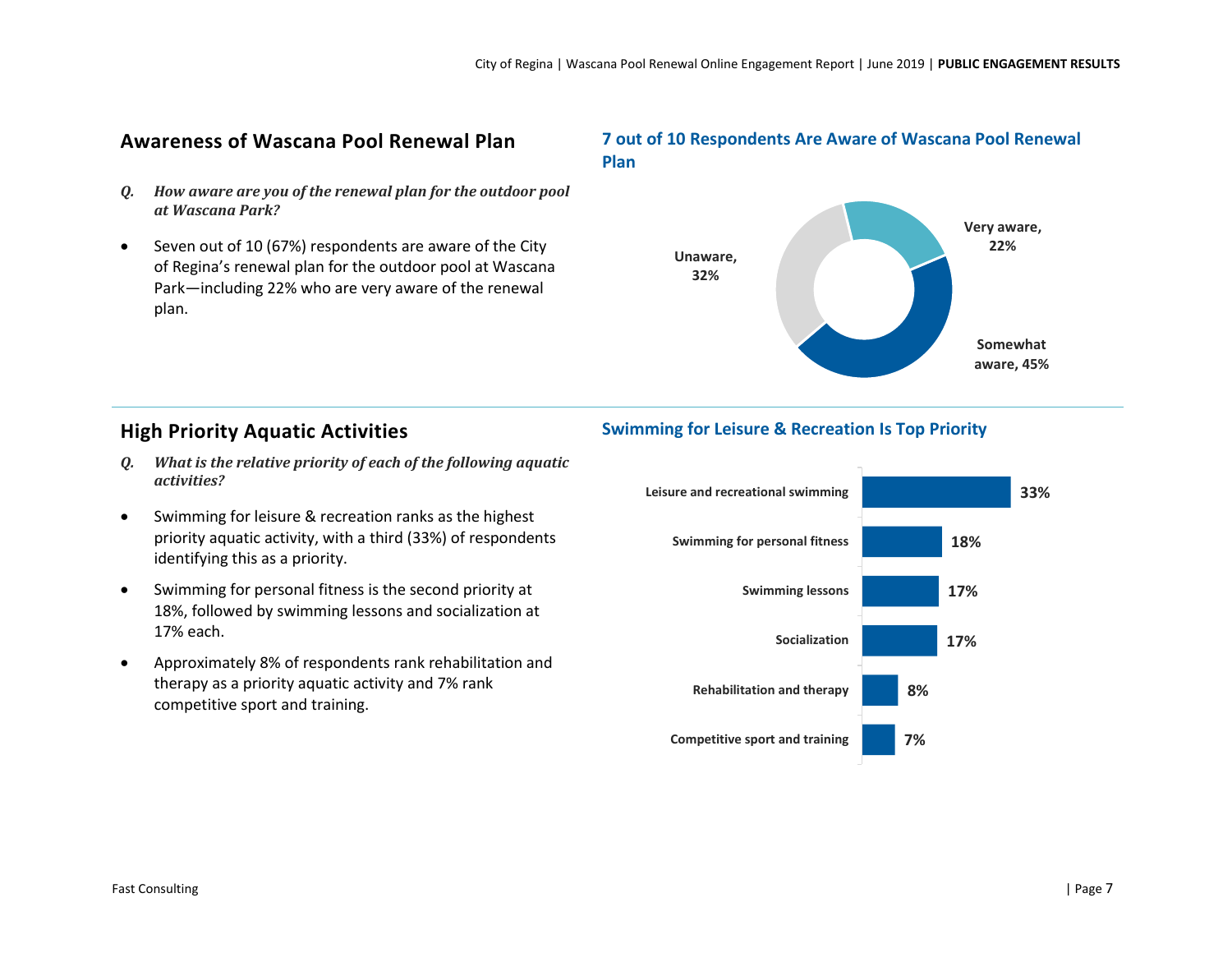### <span id="page-7-0"></span>**Important Pool Amenities**

*Q. Thinking about the experience of the pool in Wascana Park, how important are the following to you as a potential user and resident?*

|                                                                                                                                                      | Not at all important<br>Not important                                                           |              | <b>Neutral</b><br>$\blacksquare$ Important | Very important | <b>Importance</b> |
|------------------------------------------------------------------------------------------------------------------------------------------------------|-------------------------------------------------------------------------------------------------|--------------|--------------------------------------------|----------------|-------------------|
| 8 out of 10 (82%) respondents think<br>expanded rest areas (including shaded<br>areas) are important to encourage<br>socialization and longer stays. | Expanded rest areas, including shaded<br>areas, to encourage socialization and<br>longer stays. | 4% 12%<br>3% | 47%                                        | 35%            | 82%               |
| 7 out of 10 (73%) think more and<br>expanded water features focused on<br>families are important.                                                    | More and expanded water features<br>focused on families.                                        | 7% 6% 13%    | 32%                                        | 41%            | 73%               |
| 7 out of 10 (72%) think onsite picnic<br>areas for people bringing their own food<br>are important.                                                  | Picnic areas at the site for people<br>bringing their own food.                                 | 6%<br>4%     | 17%<br>46%                                 | 26%            | 72%               |
| 7 out of 10 (65%) think maintaining the<br>current size and use of the pool for lap<br>and recreational swimming is important.                       | Maintaining the current size and use of<br>the pool for lane and recreational<br>swimming.      | 5% 8%        | 22%<br>33%                                 | 32%            | 65%               |
| 5 out of 10 (46%) think access to a variety<br>of food options at the pool site is<br>important.                                                     | Access to a variety of food options at<br>the pool site.                                        | 8%<br>15%    | 30%                                        | 32%<br>14%     | 46%               |

*Percentages may not total 100% due to rounding*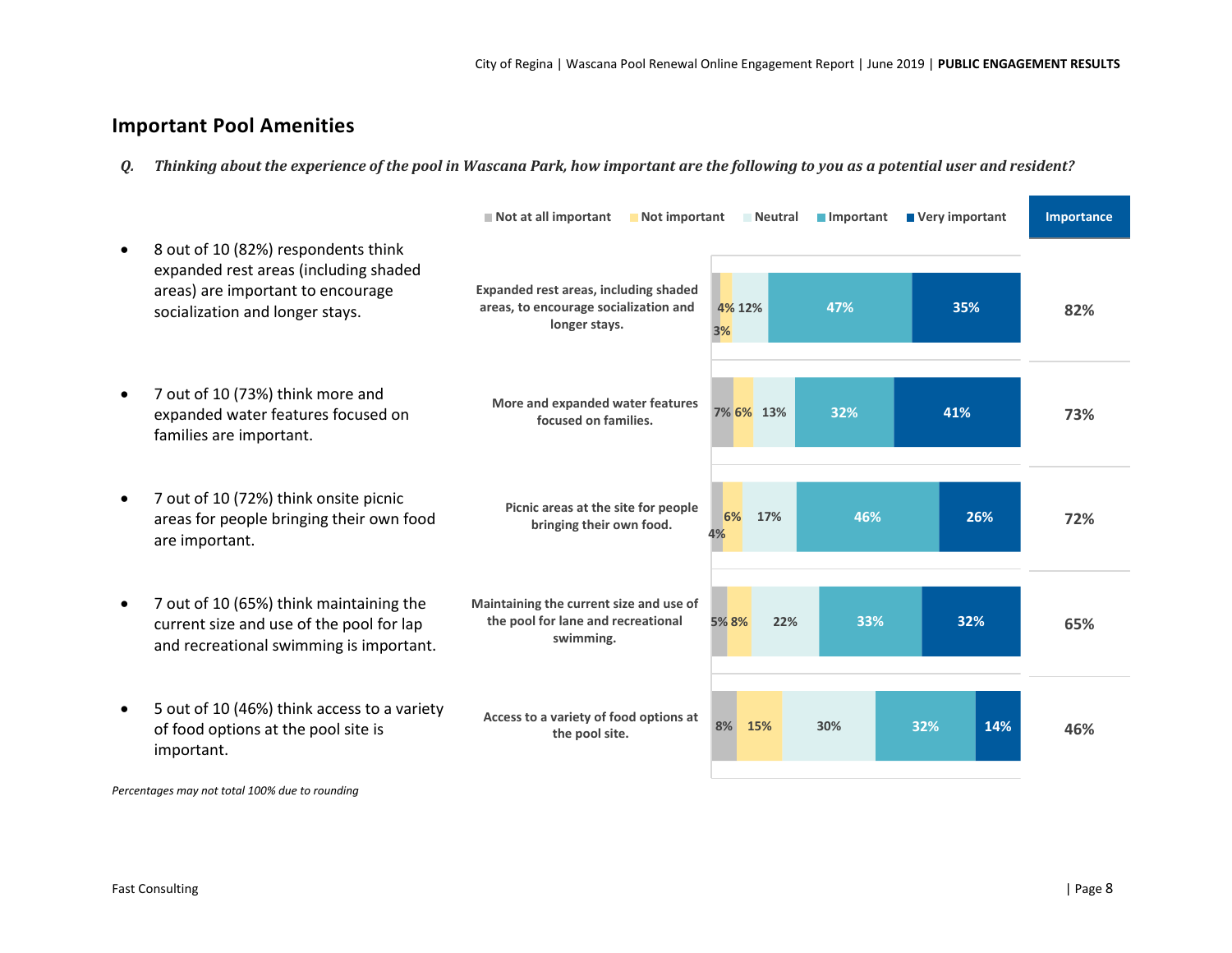#### <span id="page-8-0"></span>**Expectations of Renewed Wascana Pool**

*Q. What experience do you expect the renewed pool to offer?*

A third (32%) of respondents shared their thoughts on the experience they expect (or hope) the renewed pool will offer. Analysis of their verbatim responses reveals several distinct themes:

- *Outdoor destination aquatic facility with waterslides* 26% want a new, outdoor destination aquatic facility with a variety of amenities, especially waterslides but also splash pads, lazy rivers, beach access, food vendors, picnic areas and more.
- *Simple pool in quiet, relaxed park setting* 8% want a similar experience to the existing Wascana Pool. They want an outdoor pool in a quiet, relaxed park setting. They do not want a waterpark or destination facility.
- *Maintain the trees* 5% want any development to maintain trees in Wascana Park; they are concerned with the tree removal done during recent commercial development in the park.
- *50-metre pool with lane swimming* 5% want the renewed pool to be a regulation 50-metre pool with lane swimming to allow for competitions and training, including for swim clubs and triathletes.

Although the questionnaire did not ask about an indoor aquatic facility or accessibility/affordability, these issues were raised:

- *Indoor destination aquatic facility* 10% think an indoor destination aquatic facility makes more sense than an outdoor facility that will only be open 2 to 3 months a year. Parents with children say they are more likely to use such a facility, as they are often looking for family activities during colder months.
- *Affordable & accessible* 7% want a facility that is both affordable and accessible to all residents.



*Percentages may not total 100% due to rounding*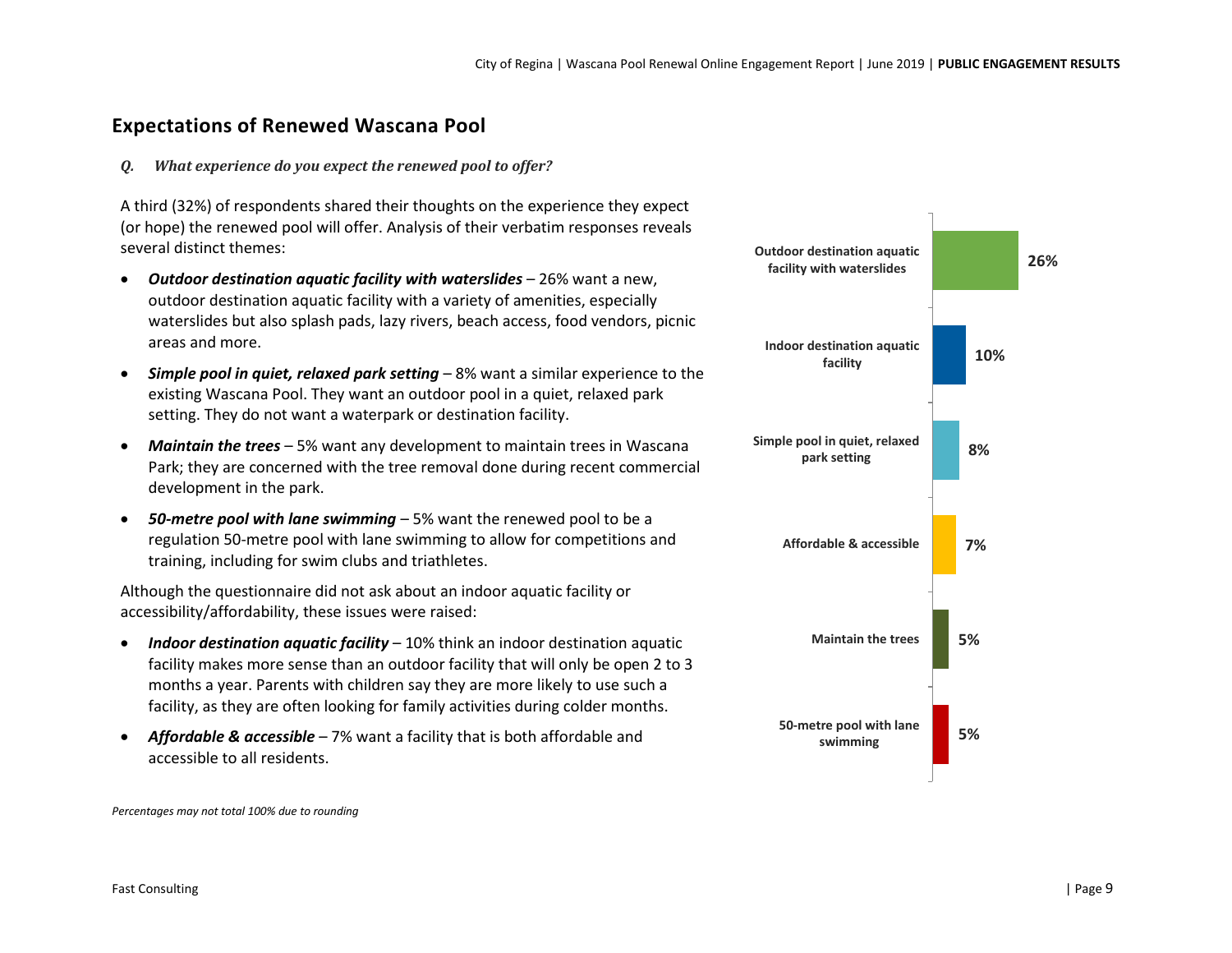#### **IN THEIR OWN WORDS: Expectations of A Renewed Pool, Sample Verbatim Comments**

#### **OUTDOOR DESTINATION AQUATIC FACILITY WITH WATERSLIDES (26%)**

- o *Focus on families. Keeping it natural in the area. The area is beautiful with the pool in the middle, so not industrializing it too much. An added spray park or waterslide would also encourage people to come to the city for the day from other communities.*
- o *More water features like slides, lazy river, beach entry, lawn area for picnicking, clean, hands-free bathrooms.*
- o *Would love to see waterslides in a public pool in Regina; smaller cities have waterslides and wave pools ….*
- o *Build a waterpark! I'm talking waterslides, wave pool, surf simulator, etc. That kind of experience in Wascana Park will be epic.*
- o *I give you full permission to make it a wonderful attraction for the families of the city. Make it fun! Make it unique! … Make it worthy of one of the best cities and most beautiful parks in Canada!*

#### **SIMPLE POOL IN QUIET, RELAXED PARK SETTING (8%)**

- o *I would prefer that the city try to keep the same footprint and not disturb the natural surrounding of the pool.*
- o *Keep it simple so as not to disturb the culture that exists around our beloved pool*
- o *Nothing fancy needed. Maintain the same 'footprint' – we are losing too much of our Wascana Park already.*

#### **MAINTAIN THE TREES (5%)**

o *I love Wascana pool because it is peaceful, surrounded by mature trees, and tucked away in a beautiful part of the city. I have always wished there was more room to spread out on the grass. I hope the renewal plan is able to expand the grounds without cutting down trees so the privacy of the pool is maintained.*

#### **50-METRE POOL WITH LANE SWIMMING (5%)**

- o *Make the pool a real 50-metre pool with safe depths for flips, turns and dive starts.*
- o *I expect there to be a 50-metre pool with diverse function use for the fast growing user groups in the city: Triathlon, Master Swim Club and competitive swim clubs. We use this pool now and love it.*

#### **Not asked in the questionnaire, but on people's minds:**

#### **INDOOR DESTINATION AQUATIC FACILITY (10%)**

- o *An indoor facility that has more play friendly structures would be a better fit. As a parent with small children, I'm more likely to take them to a spray pad than I would be to Wascana. However, I would like more indoor options for when the weather isn't ideal (too hot, windy, cold, winter, etc.).*
- o *I feel that a large waterslide is needed for families in the city, but I would much rather see it located where we could use it year-round and not have parking concerns.*

#### **AFFORDABLE & ACCESSIBLE (7%)**

- o *Please make the pool accessible for those with mobility concerns and have different pool depths to accommodate a range of ages and swimming abilities.*
- o *We need to keep it affordable and accessible for everybody.*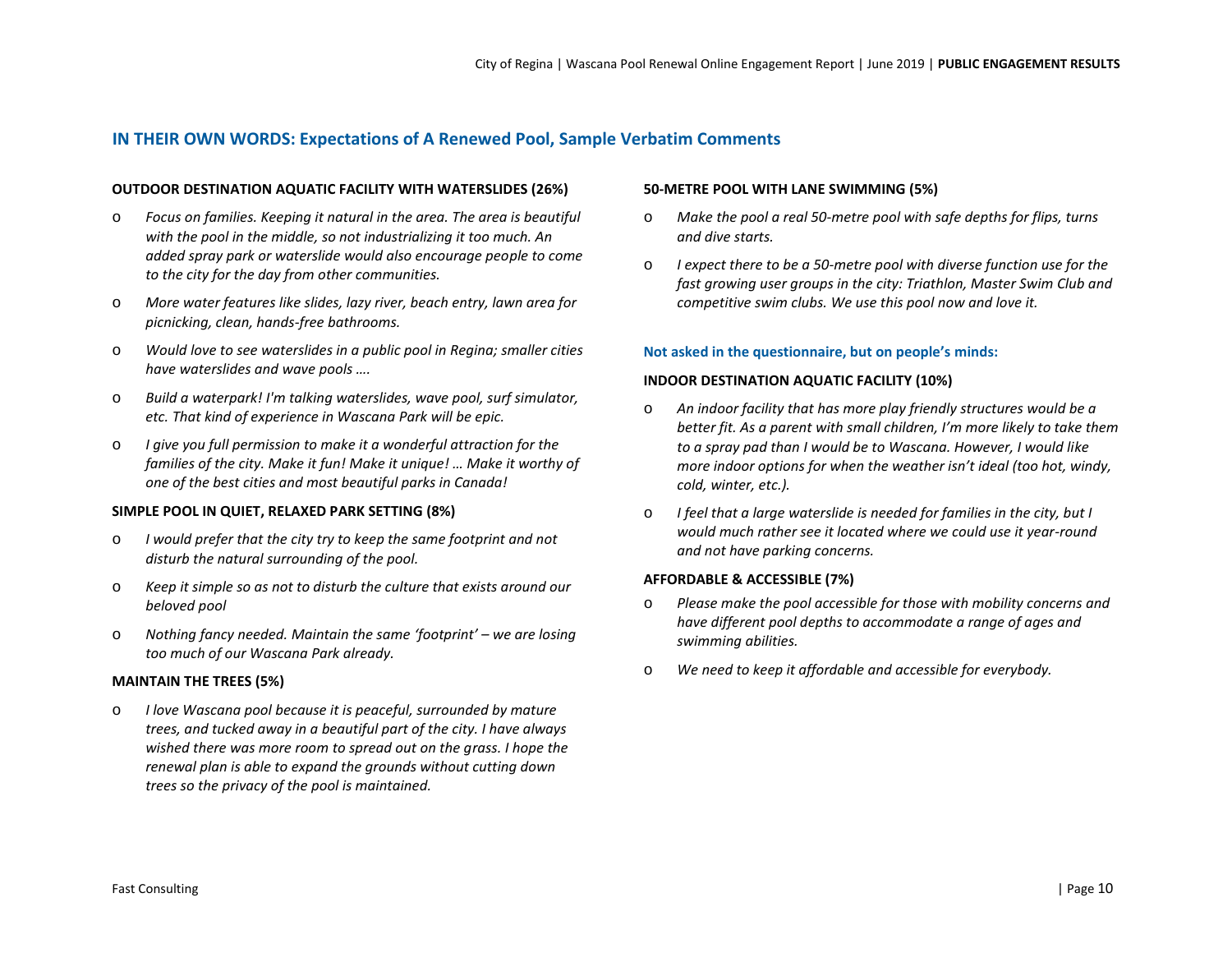#### <span id="page-10-0"></span>**Important Amenities in Renewed Wascana Pool**

*Q. There are many ways the renewed pool site can be designed to fit within the overall Wascana Park experience. How important is it to you that the new pool at Wascana …?*

|           |                                                                                                                                                               | Not at all important<br>Not important                                                                     |           | <b>Neutral</b> | $\blacksquare$ Important | Very important |     | Importance |
|-----------|---------------------------------------------------------------------------------------------------------------------------------------------------------------|-----------------------------------------------------------------------------------------------------------|-----------|----------------|--------------------------|----------------|-----|------------|
| $\bullet$ | 7 out of 10 (70%) respondents think it's<br>important that the new pool at Wascana<br>continues to have access to the park's<br>pedestrian and bike path.     | Continues to have access to the park's<br>pedestrian and bike path.                                       | 7%<br>3%  | 20%            | 45%                      |                | 25% | 70%        |
|           | 7 out of 10 (69%) think it's important for<br>the new pool to have open green spaces<br>within the pool area.                                                 | Has open green spaces within the pool<br>area.                                                            | 6%<br>3%  | 22%            | 44%                      |                | 25% | 69%        |
|           | 6 out of 10 (56%) think it's important the<br>pool is connected to and complements<br>other park attractions.                                                 | Is connected to and complements other<br>park attractions.                                                | 10%<br>5% | 29%            | 38%                      |                | 18% | 56%        |
|           | 4 out of 10 (38%) think it's important the<br>new pool maintains a similar size<br>footprint.                                                                 | Maintains a similar size footprint.                                                                       | 11%       | 17%            | 34%                      | 23%            | 15% | 38%        |
| $\bullet$ | 4 out of 10 (38%) think it's important<br>there is less green space and fewer trees<br>around the new pool to make room for<br>family-focused water features. | Has less green space and trees around<br>the pool to make room for water<br>features focused on families. | 16%       | 16%            | 31%                      | 25%            | 13% | 38%        |
|           | 3 out of 10 (34%) think it's important to<br>provide views of Wascana Lake and park.                                                                          | Provides views of Wascana Lake and the<br>park.                                                           | 15%       | 20%            | 31%                      | 24%            | 10% | 34%        |

*Percentages may not total 100% due to rounding*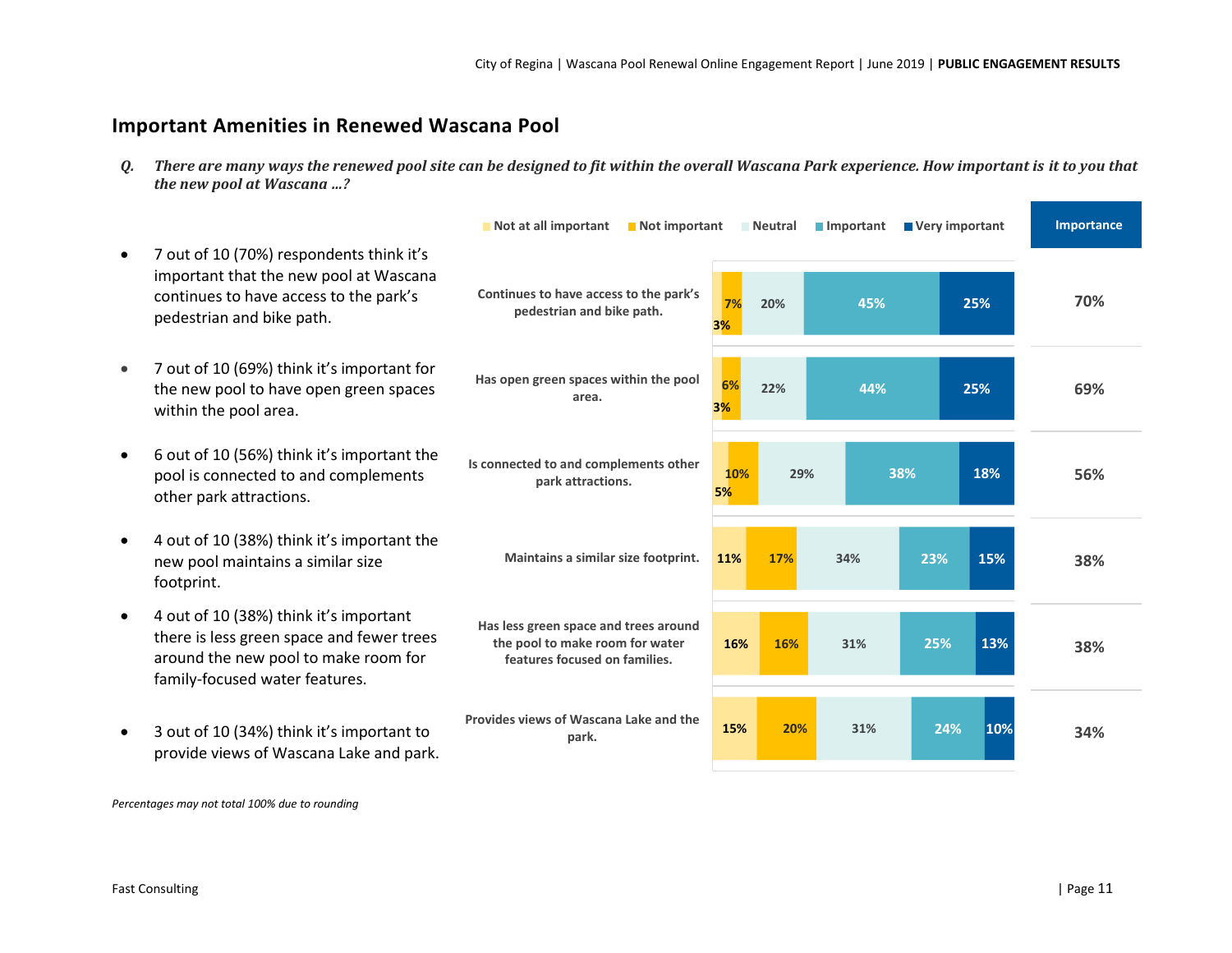#### <span id="page-11-0"></span>**Perception of How New Pool Will Fit within Park**

*Q. Is there anything else you would like to share regarding how the renewed pool site fits within the park?*



all residents.

**9%**

**10%**

**13%**

**20%**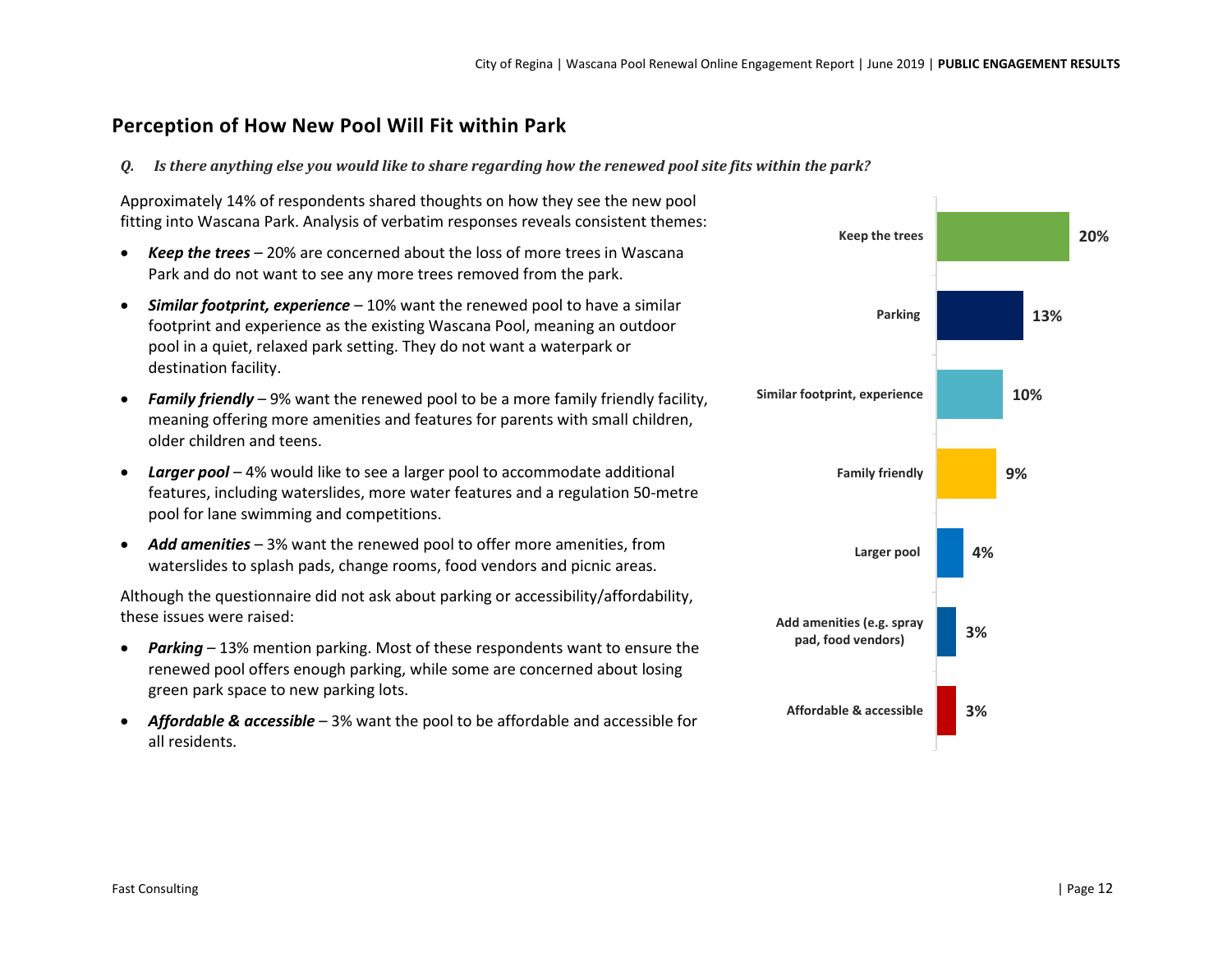#### **IN THEIR OWN WORDS: How the New Pool Will "Fit" Wascana Park, Sample Verbatim Comments**

#### **KEEP THE TREES (17%)**

- o *I understand changing the existing footprint might be necessary to accommodate some new options, however the trees are one of the things that makes our park so great*
- o *I wish that any further development in the park does not require the removal of living trees.*
- o *Families like green space and trees too! In fact, it's crucial to have shady areas with young kids.*

#### **FAMILY FRIENDLY (8%)**

- o *I really like the idea of a pool that is more family friendly with added features.*
- o *Make it an all-around fun family place with lap swimming, waterslides, food area and picnic area. Wascana Park is beautiful and it would do well!*

#### **SIMILAR FOOTPRINT, EXPERIENCE (7%)**

- o *The pool has fit within the park for decades. Try for something similar.*
- o *The footprint should not be extended; that would be detrimental to the nature already in the park.*

#### **LARGER POOL (4%)**

- o *Expand and put in waterslides and lazy river.*
- o *If a larger footprint means more water features, I would like that option.*

#### **ADD AMENITIES (3%)**

- o *I would like to see the addition of water features focused on families. If this means an increase in the footprint, so be it.*
- o *Additional water features would be amazing, but so would having shade so you don't have heat stroke after a day at this fabulous new park.*
- o *Any more family friendly features are welcome.*

#### **Not asked in the questionnaire, but on people's minds:**

#### **PARKING (13%)**

- o *It would be good to have more parking spots for during the day. Later in the evening and weekends, the lot across the street is good but the daytime parking is more limited*
- o *Access to more parking to accommodate a larger pool facility*
- o *No more parking lots in Wascana please. There are too many already.*

#### **AFFORDABLE & ACCESSIBLE (3%)**

- o *Continue it to be an affordable safe public park...everyone welcome.*
- o *Have a good shallow end for smaller kids. Pool should be easily accessible for people with disabilities and easily walkable from transit.*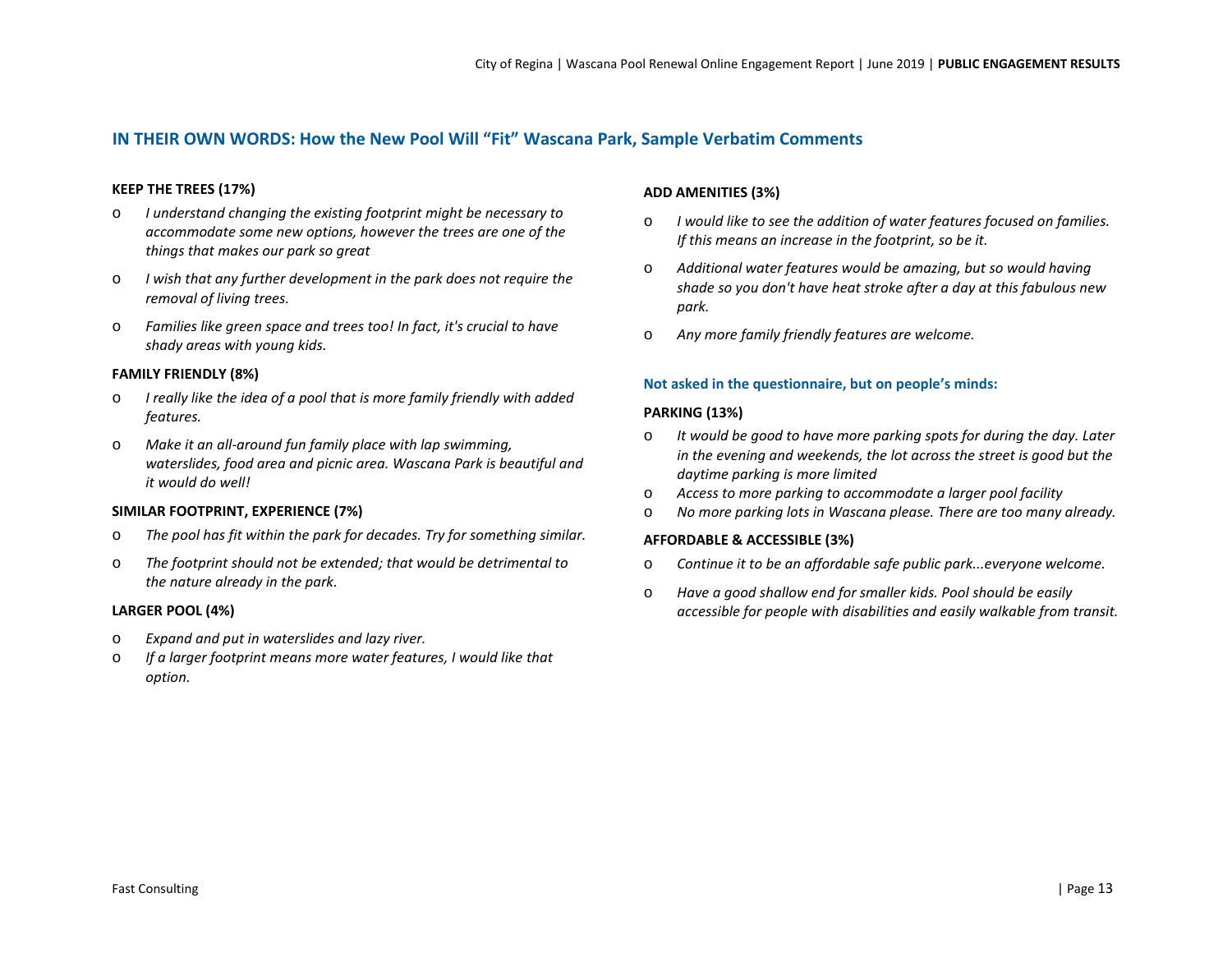#### <span id="page-13-0"></span>**Most Important Features in Renewed Pool**

- *Q. Imagine a renewed pool and identify the three most important features and attributes that you expect will be included.*
- Five out of ten (47%) respondents identify a leisure & recreation pool as one of the three most important features they expect in the renewed Wascana Pool.
- A third expect to see water play/spray features (33%).
- A third expect improved change room access (32%).
- More than a quarter (28%) expect a waterslide.
- Approximately a fifth expect to still feel like they're in a park (20%).
- Other frequently named features include beach entry (18%), a pool deck lounging area (17%), swirl/hot pool (17%), 50 metre lane/competition pool (17%) and diving boards (15%).

#### **Top 3 – Leisure/Recreation Pool, Change Room Access & Water Play/Spray Features**



*\*Multiple response allowed*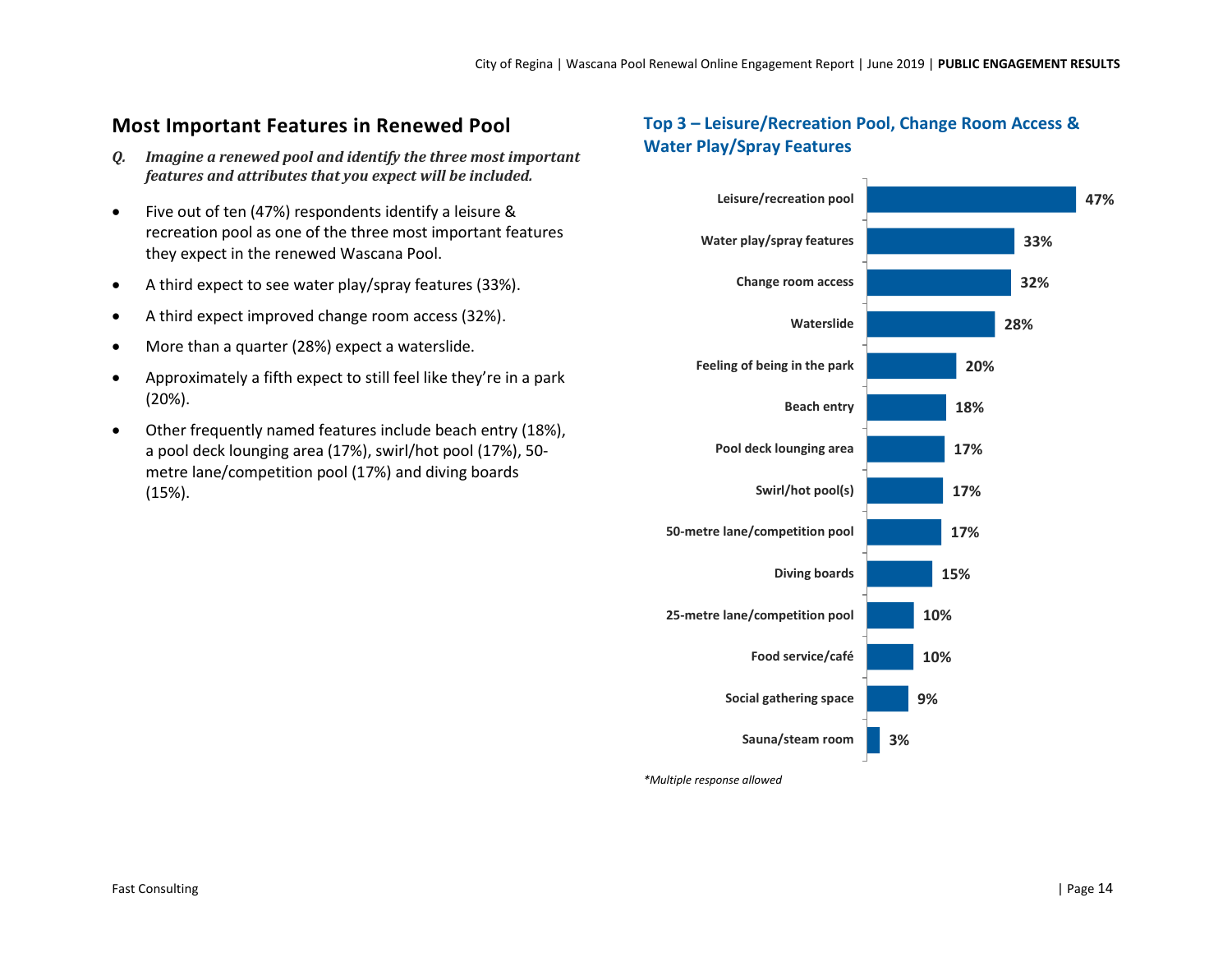### **Current Pool Visitation**

**Yes, within the last year**

**Yes, within the last three years**

**Yes, but more than three years ago**

#### **6 out of 10 Visited an Outdoor Pool in Last Year 5 out of 10 Visited Wascana Pool in Last Year**

*Q. Have you or a member of your household visited any of the existing outdoor pools in Regina?*

*Q. Have you or a member of your household visited the existing Wascana Pool?*



• Most (63%) respondents have visited a Regina outdoor pool within the last year. Another 17% visited within the last three years, while 15% visited more than three years ago. Only 6% have not visited an outdoor pool.

**6%**

**No**

**17%**

**15%**

• Close to half (46%) of respondents have visited Wascana Pool within the last year, while another 18% visited within the last three years. Approximately 24% visited Wascana Pool more than three years ago and 12% have never visited.

*\*Chart may not total 100% due to rounding*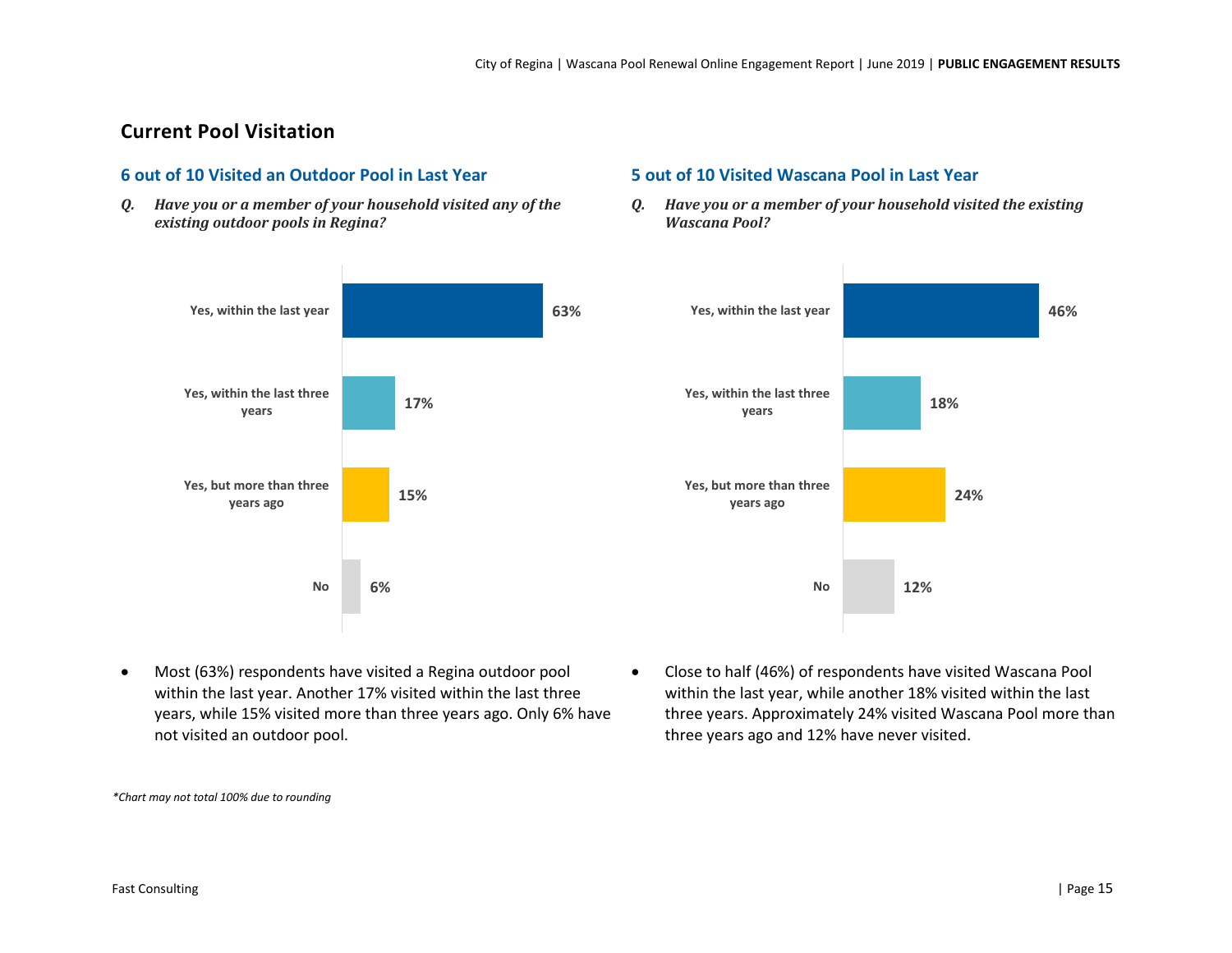#### **Future Pool Visitation**

#### **9 out of 10 Residents Likely to Visit Renewed Wascana Pool 4 out of 10 Residents Expect to Come with Children**

*Q. Given that the new site is expected to be ready for the summer of 2021, how likely is it that you or a member of your household will visit the renewed pool site?*



*Q. Would you plan on attending the pool as an individual, with children or both?*



- Four out of 10 (35%) respondents plan on visiting the renewed Wascana Pool with children compared to 20% who plan to visit alone (as an individual).
- The largest percentage (44%) plan to visit both alone (as an individual) and with children.
- The large majority (91%) of respondents are likely to visit the renewed pool site—including 73% who are "very likely" to visit.

*\*Chart may not total 100% due to rounding*